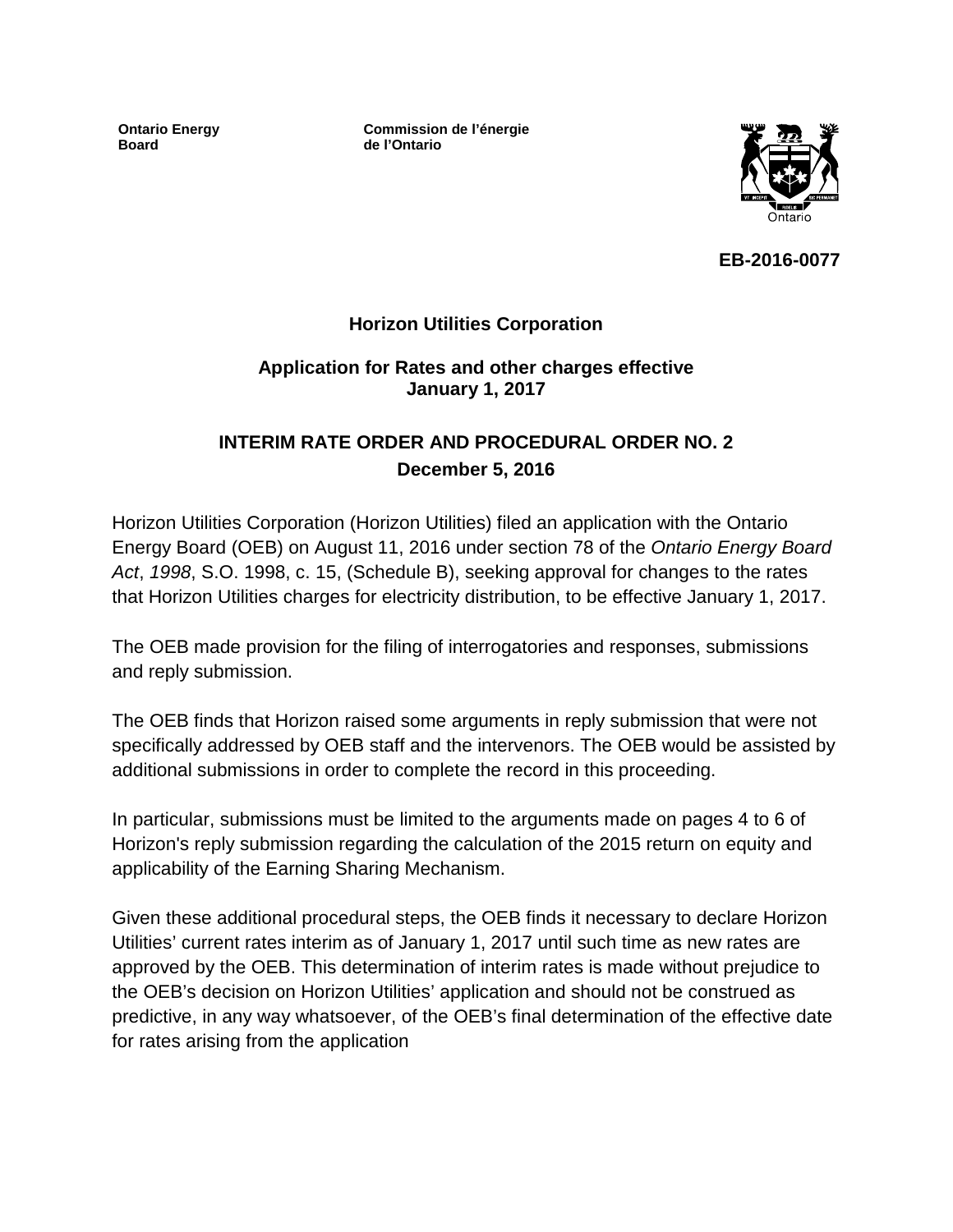The OEB finds it is necessary to make provision for the following matters related to this proceeding. The OEB may issue further procedural orders from time to time.

## **IT IS THEREFORE ORDERED THAT:**

- 1. Horizon Utilities' current Tariff of Rates and Charges shall be made interim as of January 1, 2017 and until such time as a final rate order is issued by the OEB.
- 2. Unless the OEB orders otherwise, OEB staff and intervenors may file a written submission, limited to the arguments made on the Earning Sharing Mechanism, with the OEB by **December 12, 2016.**
- 3. Unless the OEB orders otherwise, Horizon Utilities may file a written reply submission with the OEB by **December 16, 2016.**

All filings to the OEB must quote the file number, EB-2016-0077 and be made electronically in searchable/unrestricted PDF format through the OEB's web portal at [https://www.pes.ontarioenergyboard.ca/eservice/.](https://www.pes.ontarioenergyboard.ca/eservice/) Two paper copies must also be filed at the OEB's address provided below. Filings must clearly state the sender's name, postal address and telephone number, fax number and e-mail address. Parties must use the document naming conventions and document submission standards outlined in the RESS Document Guideline found at

[http://www.ontarioenergyboard.ca/OEB/Industry.](http://www.ontarioenergyboard.ca/OEB/Industry) If the web portal is not available parties may email their documents to the address below. Those who do not have internet access are required to submit all filings on a CD in PDF format, along with two paper copies. Those who do not have computer access are required to file 7 paper copies.

All communications should be directed to the attention of the Board Secretary at the address below, and be received no later than 4:45 p.m. on the required date.

With respect to distribution lists for all electronic correspondence and materials related to this proceeding, parties must include the Case Manager, Donald Lau at [Donald.Lau@ontarioenergyboard.ca](mailto:Donald.Lau@ontarioenergyboard.ca) and OEB Counsel, Michael Miller at [Michael.Miller@ontarioenergyboard.ca.](mailto:Michael.Miller@ontarioenergyboard.ca)